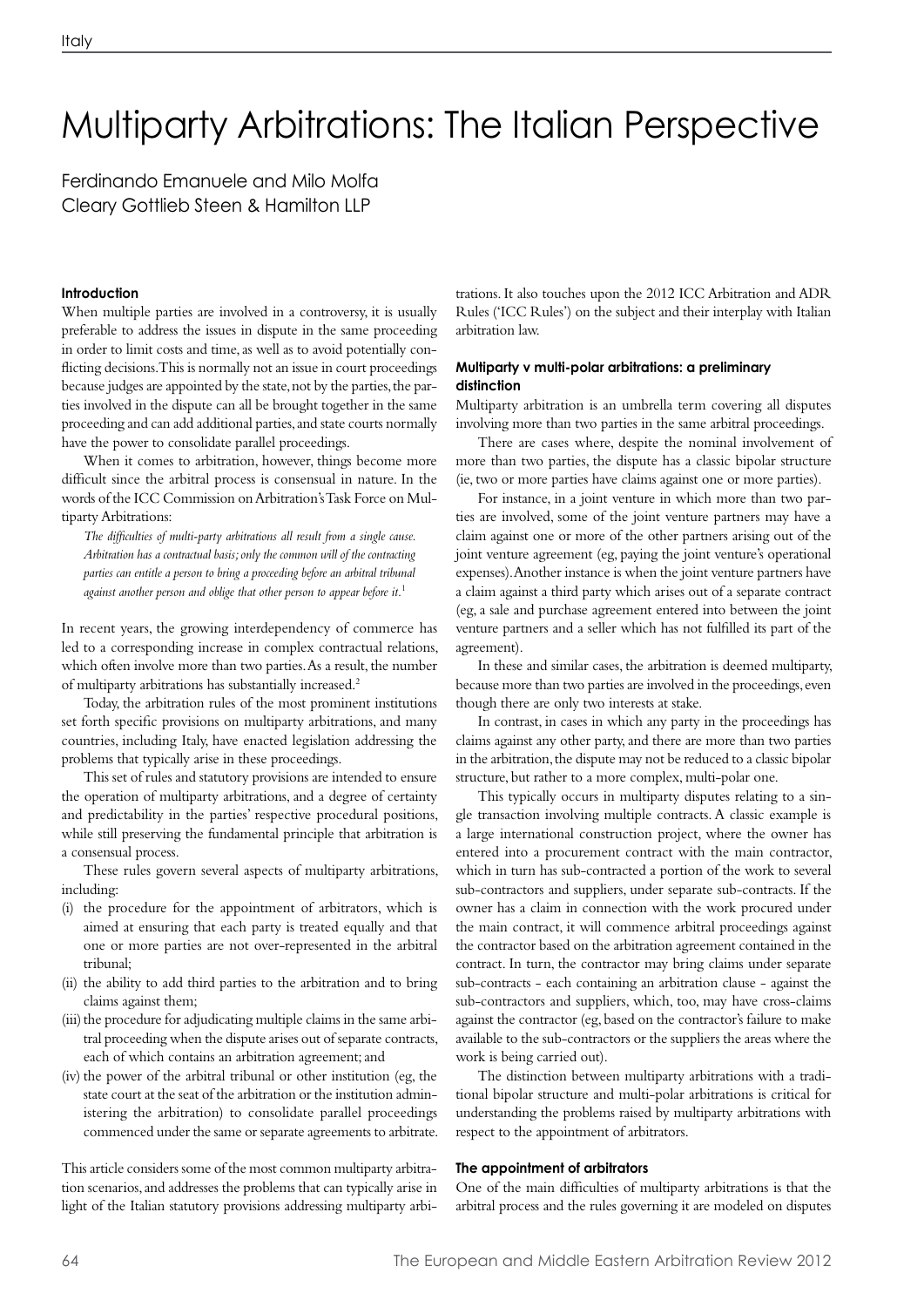with a traditional bipolar structure. This is well-illustrated by the arbitration rules governing the appointment of arbitrators, which usually provide for a mechanism whereby:

*[E]ach party shall nominate in the Request and the Answer, respectively, one arbitrator for confirmation. If a party fails to nominate an arbitrator, the appointment shall be made by the Court.*<sup>3</sup>

Even in cases where the rules explicitly contemplate multiparty arbitrations, the default procedure for the appointment of arbitrators follows the logic of a two-party set-up:

*Where there are multiple claimants or multiple respondents, and where the dispute is to be referred to three arbitrators, the multiple claimants, jointly, and the multiple respondents, jointly, shall nominate an arbitrator for confirmation.*<sup>4</sup>

Historically, Italian courts have refused to uphold multiparty arbitration agreements on the grounds that each party should be entitled to appoint its own arbitrator, irrespective of the bipolar or multipolar structure of the dispute, while the exercise of that right could lead to the formation of arbitral tribunals composed of an even number of arbitrators (eg, in cases involving an uneven number of parties), which could result in deadlocks in the adjudication of the dispute, thereby making the arbitration agreement incapable of being performed.5

More recently, Italian courts have upheld multiparty arbitration agreements in bipolar dispute scenarios, if and to the extent that the parties comprising each of the two sides have been able to agree upon a joint nomination of the arbitrators.<sup>6</sup>

In contrast, in multi-polar arbitrations it is not possible to divide the multiple parties into two separate categories. Thus, the default procedure for the appointment of arbitrators in bipolar disputes (ie, the joint nomination of arbitrators by each side) would be to no avail in the formation of the arbitral tribunal if each party claimed to be entitled to nominate its own arbitrator, and there were no agreement on joint nominations.

In the well-known *Dutco* case, the French Cour de Cassation set aside an ICC award that had been rendered in a dispute where the two co-respondents had claimed that they were each entitled to nominate one arbitrator as they had conflicting interests. The ICC Court took a different view, and invited the co-respondents to agree on a joint nomination. They did so, but under protest, and at the end of the arbitration they challenged the award, which the French court set aside on the grounds that 'the principle of equality of the parties in appointing arbitrators is a matter of public policy and can be waived only after the dispute has arisen'.7

*Dutco* was decided under the 1988 ICC Rules, which contained no provision on multiparty arbitrations. *Dutco* has been criticised because it gives rise to potential abuses where two or more corespondents allege conflicting interests for no purpose other than to disrupt the arbitral process. The 1998 ICC Rules and, more recently, the 2012 ICC Rules seek to address scenarios like *Dutco*, by providing that:

*[I]n the absence of a joint nomination [...] and where all parties are unable to agree to a method for the constitution of the Arbitral Tribunal, the Court may appoint each member of the Arbitral Tribunal and shall designate one of them to act as president.*<sup>8</sup>

These rules recognise the right of each party involved in a multiparty dispute to participate in the appointment of a three-member arbitral tribunal, but take this right away from them, and vest it with

the institution administering the arbitration, if they are unable to agree on joint nominations.

The 2006 amendments to Italian arbitration law on multiparty arbitrations adopt a similar approach. Pursuant to article 816-quater(1) of the Italian Code of Civil Procedure (CCP):

*If more than two parties are bound by the same arbitration agreement, each of them may summon all or some of the other parties in the same arbitration, provided that [i] the agreement to arbitrate defers the power to appoint the arbitrators to a third party, [ii] the arbitrators are appointed with the consent of all parties, or [iii] if, after the first party has appointed its own arbitrator, the others have jointly appointed an equal number of arbitrators, or have deferred such appointment to a third party.*

Thus, after the 2006 reform of Italian arbitration law, in a multipolar arbitration with an Italian seat, parties' failure to agree on joint nominations will not prevent the arbitral tribunal from being constituted, provided that the applicable rules defer the 'power to appoint the arbitrators' to a third party (as contemplated by the arbitration rules described above).

In contrast, if the arbitration agreement does not defer such power to a third party:

*The arbitration commenced by one party against more than two parties is separated into as many arbitral proceedings as the number of parties against whom the arbitration was commenced.*<sup>9</sup>

However, pursuant to article 816-quater(3) CCP, if all parties in the proceedings are necessary to the adjudication of the dispute (*litisconsorzio necessario*), then separation of the arbitration is not possible, and the arbitration 'shall not proceed.'10 The parties will thus have no option but to commence state court proceedings.

Special rules apply to multiparty arbitrations arising out of a corporation's articles of association containing an agreement to arbitrate.

In particular, pursuant to article 34(1) and (4) of Italian Law No. 5 of January 17, 2003 (Law No. 5), the articles of association of a corporation which is not listed on a regulated market may refer to arbitration all disputes among the corporation, its shareholders, directors and statutory auditors arising out of the implementation of the corporation's articles of association, in which case:

*The arbitration agreement must indicate the number and procedure for the appointment of arbitrators and, in any event, it must grant to a third party which is unrelated to the corporation, the power to appoint all the arbitrators; otherwise the arbitration agreement is null and void. If the third party fails to appoint the arbitrators, each party to the arbitration may request that the appointment be made by the President of the Tribunal where the corporation has its headquarters.*<sup>11</sup>

Thus, unlike ordinary commercial arbitrations to which article 816-quater CCP applies, if the arbitration agreement included in the corporation's articles of association does not grant the power to nominate arbitrators to a third, unrelated party, the arbitration agreement is null and void ab initio, even if the parties are able to agree on a joint nomination of the arbitrators after the arbitration has commenced.12

# **Joinder and intervention of third parties**

So far, we have discussed proceedings that are multiparty from the outset of the arbitration.

However, sometimes it is only after an arbitration has commenced that the need to add additional parties becomes apparent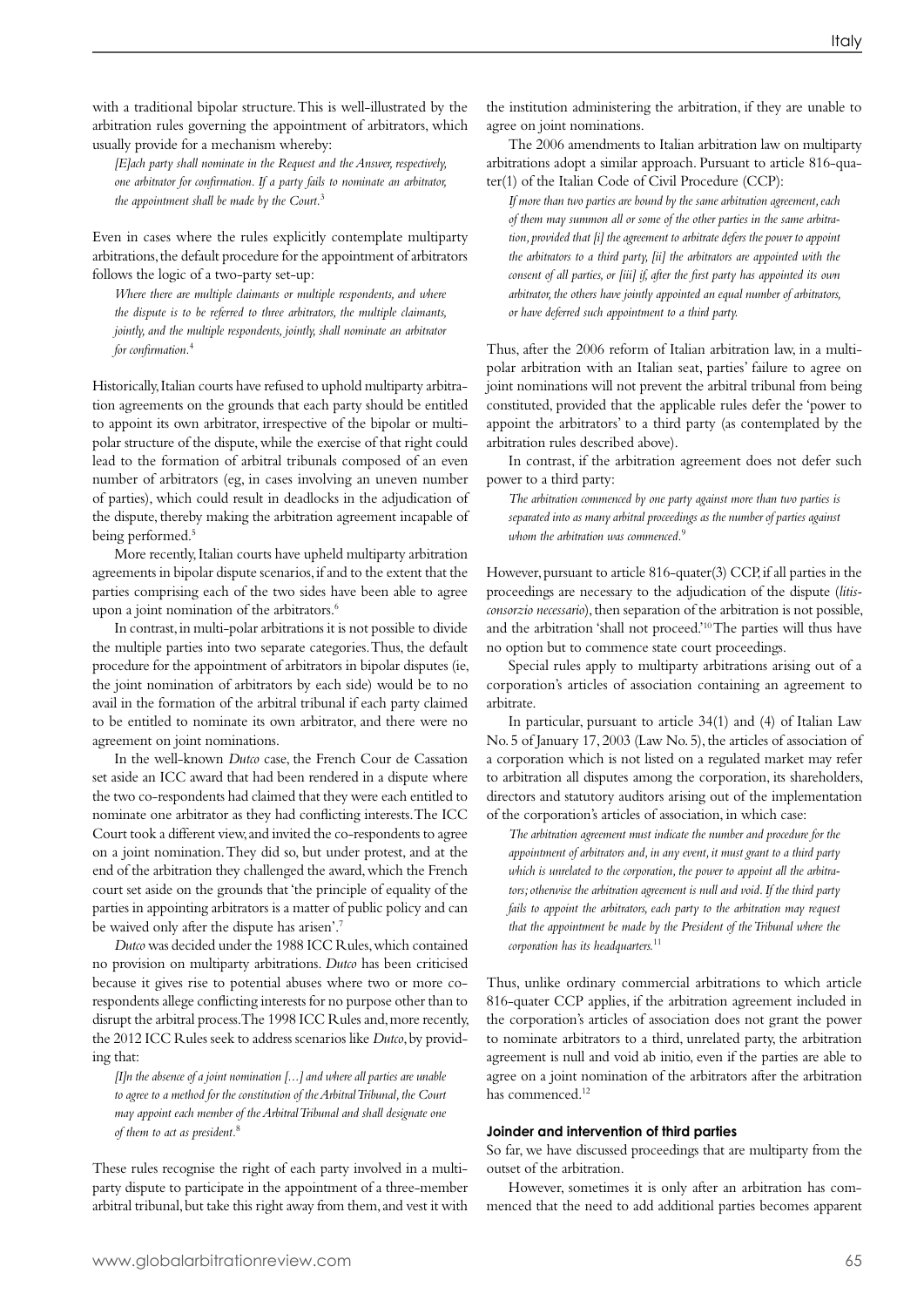(eg, a respondent may seek to join an additional party, raising an indemnity claim in connection with the claimant's claim).

Likewise, a third party may intervene in arbitral proceedings that are already pending between other parties (eg, to assert its own right vis-à-vis one or all of the other parties).

Article 816-quinquies(1) CCP provides that:

*[T]he voluntary intervention and the joinder of a third party in arbitration are allowed only if the third party and the other parties agree, and the arbitrators consent.*

A literal interpretation of this provision suggests that its scope of application extends to all cases where a 'third party' intervenes in, or is added to, arbitral proceedings which are pending among 'other parties' irrespective of whether the 'third party' is also a party to the arbitration agreement from which the proceedings originate. According to this interpretation, a third party can intervene or be joined in arbitral proceedings only to the extent that all the parties and arbitrators explicitly consent to the intervention or the joinder.<sup>13</sup>

In our view, however, the existence of a multiparty arbitration agreement between the 'third party' and 'other parties' should already constitute a sufficient basis to allow the intervention or the joinder of a third party, without requiring the specific consent of all the parties to such third-party intervention or joinder. Likewise, the consent of the arbitrators to act in proceedings arising out of a multiparty arbitration agreement should be deemed to include the arbitrators' consent to act in proceedings where the 'third party' has intervened or was joined after the arbitration commenced. Thus, article 816-quinquies(1) CCP should only apply to those cases in which the 'third party' is not bound by an arbitration agreement entered into by the 'other parties'.

This raises the question of whether and, if so, to what extent, a party who is not a signatory to the arbitration agreement could be deemed bound by that agreement (in which case, the thirdparty intervention or joinder would not be subject to the consent requirements set forth in article 816-quinquies(1) CCP). Leading international arbitration scholars have debated this topic at length, but it is beyond the scope of this paper.<sup>14</sup> For our purposes, it is sufficient to note that a non-signatory party may be deemed bound by an arbitration agreement entered into by other parties, inter alia, based on: (i) its 'role in the conclusion, performance, or termination' of the contract containing the arbitration clause;15 or (ii) the existence of a guarantee or another relationship with one of the parties executing the arbitration agreement.<sup>16</sup>

Insofar as third-party intervention is concerned, article 816-quinquies(1) CCP only addresses the intervention of a third party asserting its own right vis-à-vis one or all of the other, original parties to the proceedings, in cases where the third-party claim is related to, or dependent upon, the subject matter of the arbitration (known as 'main intervention'; article 105(1) CCP).

In contrast, article 816-quinquies(2) addresses: (i) the intervention of a third party having an interest in supporting the claim of one of the original parties against other parties, without claiming to be entitled to any right vis-à-vis those other parties (known as 'side intervention'; article 105(2) CCP); and (ii) the intervention of a third party that is necessary for the adjudication of the dispute (*litisconsorzio necessario*).

Unlike third-party intervention under article 816-quinquies(1) – which, as noted, is subject to all the parties and arbitrators consenting to it - the third-party interventions contemplated in article 816-quinquies(2) CCP do not require any consent by the other parties or the arbitrators.

Specifically, article 816-quinquies(2) CCP provides that: *In any event, the intervention of a third party under Article 105(2) CCP and the intervention of a third party that is necessary for the adjudication of the dispute are always allowed.* 

The rationale underlying this provision is twofold.

First, a third party with standing to intervene as a side intervenor is a party whose rights could be adversely affected by the outcome of the arbitration (eg, because those rights are dependent upon the recognition of a right asserted by one of the original parties in the arbitration). Pursuant to articles 831(3) and 404 CCP, that third party would be entitled to oppose any arbitral award affecting its rights, even if it has not taken part in the arbitration. By allowing the side intervenor to participate in the proceedings without obtaining the consent of the other parties or the arbitrators, the law offers to the side intervenor the opportunity to protect its rights with regard to disputes that essentially relate to other parties' rights, without waiting for the outcome of the proceedings to oppose the award.

Second, allowing the participation of a party that is necessary for the adjudication of the dispute would ensure that basic due process requirements are met, and to avoid depriving the third party of the opportunity to defend its right vis-à-vis other parties.

The operation of the Italian arbitration law provisions dealing with third-party intervention and joinder in arbitral proceedings raises several issues with regard to the appointment of arbitrators.

First, if none of the arbitrators has been appointed as of the date of the third-party intervention or joinder, the third party will be able to participate in the appointment procedure.

Thus, for instance, in an ICC arbitration where both the claimant and the respondent have nominated their arbitrators, but the ICC Court has not yet confirmed those parties' nominations, the third party that has been joined in the meantime should be able to participate in the process leading to the constitution of the arbitral tribunal.

Then, if the parties do not agree on a procedure for the appointment of the arbitrators, and the arbitration agreement does not defer the power to appoint the arbitrators to a third party, article 816-quater CCP applies by way of analogy, giving rise to two potential outcomes: (i) the separation of the arbitration in as many proceedings as the number of parties following the third-party intervention or joinder; or (ii) the inability of the arbitration to proceed if all parties are necessary to the adjudication of the dispute (*litisconsorzio necessario*).

Second, if the arbitral tribunal has already been constituted without the involvement of the third party (eg, because the third party intervened only after the arbitral tribunal was constituted), the third party will essentially have two options: to agree to the arbitrators that have already been chosen by the original parties (which is more likely to happen in cases where the third party acts as a side intervenor supporting the assertions of one party against the other(s)); or not to agree to the arbitrators appointed by the original parties (which is more likely to happen in third-party ioinder cases).

In the event the third party does not agree to the arbitrators appointed by the original parties, two scenarios may arise: if the third party is a party necessary to the adjudication of the dispute, the arbitration will not proceed in analogy with article 816-quater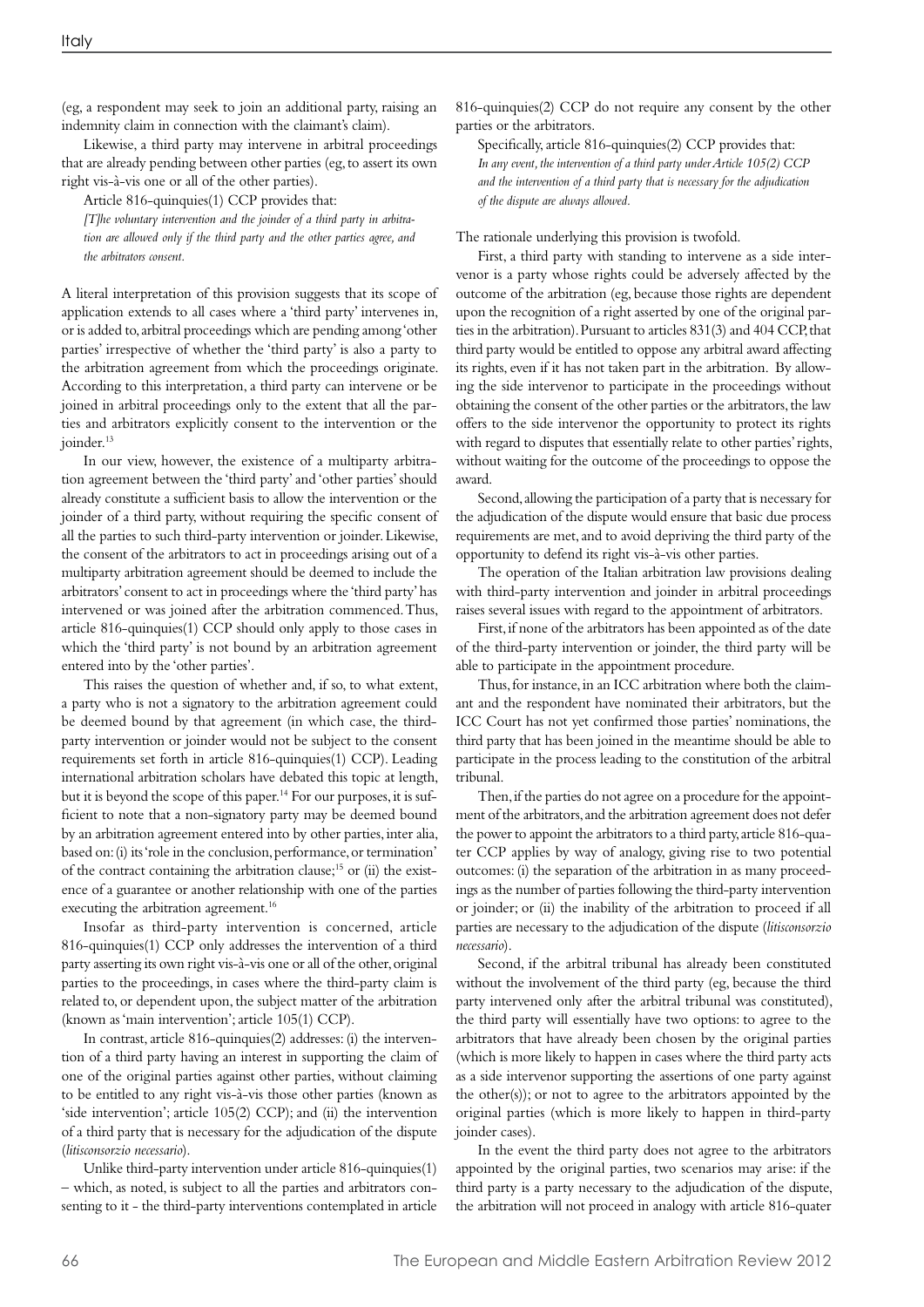CCP; however, if the third party is not a necessary party to the proceedings, the arbitration will proceed among the original parties, and the third party may be summoned in, or will be entitled to commence, separate arbitral proceedings.

The ICC Rules provide for partially different solutions.

First, the Rules do not contemplate third-party intervention in pending arbitration, not even in cases where the prospective intervenor is a party to the arbitration agreement or a necessary party to the arbitral proceedings.

However, article 10(b) of the ICC Rules includes new provisions dealing with the consolidation of arbitrations whereby, if claims made in 'two or more arbitrations pending under the Rules' are 'made under the same arbitration agreement,' the ICC Court 'may, at the request of a party,' consolidate the proceedings. The prospective intervenor may thus commence separate arbitral proceedings against one or both of the original parties to the pending arbitration, thereafter seeking consolidation of the two parallel proceedings.

Second, article 7 of the ICC Rules contains specific provisions addressing the joinder of additional parties to the arbitration:

*A party wishing to join an additional party to the arbitration shall submit its request for arbitration against the additional party (the 'Request for Joinder') to the Secretariat. [...] Any such joinder shall be subject to the provision of Articles 6(3)-6(7) and 9.*

Pursuant to article 6(3) and (4)(i) of the ICC Rules, an arbitration where there are more than two parties, 'including any additional party joined pursuant to Article 7, can proceed only insofar as 'the Court is prima facie satisfied that an arbitration agreement under the Rules that binds them all may exist.'

Thus, the default provisions of the ICC Rules allow the joinder of additional parties that are bound to an arbitration agreement to which the original parties are also bound. Of course, this does not preclude the joinder of a third party (ie, a party not bound by any arbitration agreement), to the extent that such party, the other parties and the arbitrators all agree to the joinder in accordance with article 816-quinquies(1).

To preserve the right of the joined party to participate in the formation of the arbitral tribunal, article 7(1) of the ICC Rules provides that:

*No additional party may be joined after the confirmation or appointment of any arbitrator, unless all parties, including the additional party, otherwise agree.*

Finally, as to the rules governing the procedure for the appointment of the arbitrators, these are virtually identical to those contemplated for proceedings that are multiparty from the outset: pursuant to article 12(7) of the ICC Rules, the additional party 'may, jointly with the claimant(s) or with the respondent(s), nominate an arbitrator for confirmation,' and in the absence of a joint nomination or an agreement as to the procedure for the appointment of the arbitrators, the ICC Court 'may appoint each member of the Arbitral Tribunal and shall designate one of them to act as president' in accordance with article 12(8) of the ICC Rules.

### **Multiparty multi-contracts disputes**

When we illustrated one of the typical multi-polar arbitration scenarios, we referred to cases relating to a single transaction involving multiple parties and multiple contracts, each of which contains an arbitration clause.

Italian arbitration law does not seem to allow multiparty arbitrations arising out of multiple contracts, insofar as article 816-quater CCP contemplates multiparty proceedings only to the extent that they arise out of 'the same arbitration agreement.'

In contrast, article 9 of the ICC Rules provides that: *Subject to the provisions of Articles 6(3)-6(7) and 23(4), claims arising out of or in connection with more than one contract may be made in a single arbitration, irrespective of whether such claims are made under one or more than one arbitration agreement under the Rules.*

The 'same arbitration agreement' rule laid down in article 816-quater(1) CCP does not appear to be a mandatory provision of Italian law. Thus, if the multiple arbitration agreements contemplate arbitration under the ICC Rules and indicate Italy as the seat of the arbitral proceedings, then multiparty arbitrations should be allowed, provided that the requirements set forth in articles 6(3)-(7) and 23(4) of the ICC Rules are met.

Specifically, pursuant to article 6(4)(ii) of the ICC Rules: *[W]here claims pursuant to Article 9 are made under more than one arbitration agreement, the arbitration shall proceed as to those claims with respect to which the Court is prima facie satisfied (a) that the arbitration agreements under which those claims are made may be compatible, and (b) that all parties to the arbitration may have agreed that those claims can be determined together in a single arbitration.*

The compatibility of the arbitration agreements must be assessed, among other things, in light of the lex arbitri and the arbitration rules applicable to each of the agreements to arbitrate, as well as the provisions setting the number of arbitrators and the procedure for their appointment, the language of the proceedings, and any other specific circumstance to be considered on a case-by-case basis.

As for the parties' consent, it will be necessary to establish that even though the parties have entered into more than one contract, each containing an arbitration clause, the parties intended their claims to be resolved within a single arbitration. Of course, this will be a question of fact, to be determined on the basis of the circumstances of each specific case and in light of the law applicable to the arbitration clauses which will govern the parties' consent to arbitration.

Under the ICC Rules, the appointment of arbitrators in multiparty, multi-contracts disputes is governed by the same provisions discussed above for multi-polar disputes: in a three-member arbitral tribunal scenario, if the parties do not agree upon joint nominations or to a method to appoint the arbitrators, the ICC 'Court may appoint each member of the Arbitral Tribunal.'17

# **Consolidation**

Finally, multiparty arbitral proceedings may arise out of the consolidation of two or more non-multiparty arbitrations.

Typical scenarios include parallel disputes, arising out of different contracts, entered into by different parties, which would be appropriate to treat together.

Unlike state courts in countries such as the Netherlands or Hong Kong, Italian courts have no power to consolidate two or more arbitral proceedings.18

Parties to arbitration agreements with an Italian seat, however, may agree - either directly or by making reference to institutional rules such as the ICC Rules - that two or more parallel arbitrations may be consolidated.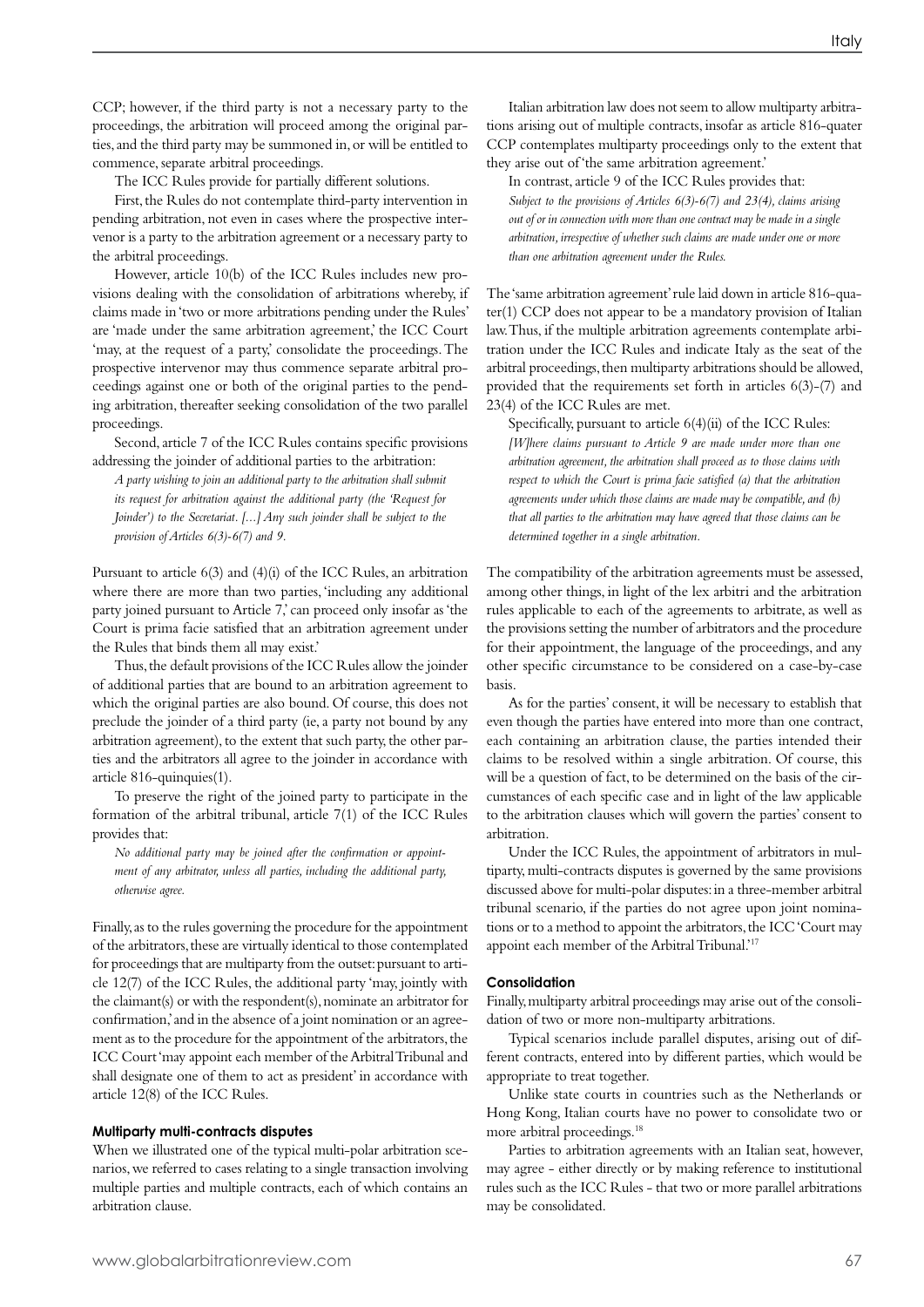Pursuant to article 10 of the ICC Rules, "[t]*he Court may, at the request of a party, consolidate two or more arbitrations pending under the Rules into a single arbitration*."

Article 10 sets forth three alternative conditions under which the ICC Court may consolidate parallel proceedings, namely: the parties' agreement to consolidation; or the existence of multiple claims under the same arbitration agreement; or the existence of a dispute arising in connection with the same legal relationship, but the claims in the arbitrations are made under separate arbitration agreements, provided that these agreements are compatible and the arbitrations are pending among the same parties.

# **Notes**

- 1 *ICC International Court of Arbitration Bulletin*, Volume 6, No. 1, May 1995, p. 26.
- 2 See, eg, A.M. WHITESELL, *Multiparty Arbitration: the ICC International Court of Arbitration Perspective, in Permanent Court of Arbitration* (ed.), *Multiple Party Actions in International Arbitration*, 2009, pp. 203 et seq., notes 1-2. ICC 2009 Statistical Report, 2010, p. 5.
- 3 Article 12(4) of the ICC Rules. See also article 8(4) of the 1998 ICC Rules.
- 4 Article 12(6) of the ICC Rules. See also article 10(1) of the 1998 ICC Rules.
- 5 See, eg, Court of Appeal of Turin, Judgments of January 4, 1951, and October 28, 1952.
- 6 See, eg, Supreme Court, Judgments Nos. 9022 and 14788 of June 24, 2007, and of July 6, 2000, respectively.
- 7 7 January 1992 Cour de Cassation, in A. J. VAN DEN BERG (ed), *Yearbook Commercial Arbitration 1993* - Volume XVIII, Kluwer Law International, 1993, pp. 140-142.
- 8 Article 12(8) of the ICC Rules. See also article 10(2) of the 1998 ICC Rules.
- 9 Article 816-quater(2) CCP
- 10 Article 816-quater(3) CCP
- 11 Article 34(2) of Law No. 5.
- 12 Id.
- 13 See, eg, M. GRADI, art. 816-quinquies, in BENEDETTELLI, CONSOLO, RADICATI DI BROZOLO, *Commentario breve al diritto dell'arbitrato nazionale e internazionale*, 2010, pp. 219-220.
- 14 B. HANOTIAU, *Complex Arbitrations: Multiparty, Multicontract, Multi-Issue and Class Actions*, Kluwer Law International, 2006, pp. 49-100.
- 15 As in the well-known Dow Chemical case. *Dow Chemical France v. ISOVER Saint Gobain*, ICC Award No. 4131/1982, IX Y.B. Comm. Arb. 131 (1984).
- 16 G. BORN, *International Commercial Arbitration*, Kluwer Law International, 2009, pp. 1179-1284.
- 17 Article 12(8) of the ICC Rules.
- 18 Pursuant to article 1046(1) of the 1986 Netherlands Arbitration Act, the President of the Amsterdam District Court may, on application of either party, order full or partial consolidation of two arbitral proceedings pending in the Netherlands concerning 'connected' subject matters, in which case it must direct the parties to 'appoint one arbitrator or an uneven number of arbitrators and determine the procedural rules which shall apply to the consolidated proceedings' (article 1046(3); see also article 1046(4) for partial consolidation, in which case the President must also decide which disputes to consolidate).

 Pursuant to article 2, Schedule 2, of the 2011 Hong Kong Arbitration Ordinance, the Hong Kong Court of First Instance of the High Court may, upon the application of either party, order that two or more arbitral proceedings be consolidated if 'a common question of law or fact arises in both or all of them' or 'the rights to relief claimed in those arbitral proceedings are in respect of or arise out of the same transaction or series of transactions' or 'for any other reason it is desirable' to order the consolidation. Like the Netherlands Arbitration Act, the Hong Kong Arbitration Ordinance defers to the competent court the appointment of the arbitral tribunal if the parties do not agree.

# Cleary Gottlieb Steen & Hamilton LLP

Piazza di Spagna, 15 00187 - Rome **Italy** Tel: +39 06 6952 21 Fax: +39 06 6920 0665

**Ferdinando Emanuele** femanuele@cgsh.com

**Milo Molfa** mmolfa@cgsh.com

www.cgsh.com

Cleary Gottlieb Steen & Hamilton LLP is a leading law firm with approximately 1,100 lawyers and 14 offices located in major financial centers around the world. The firm is recognised as among the top litigation and arbitration groups in the world, both domestically and internationally. Cleary Gottlieb's Italian litigation and arbitration lawyers represent Italian and international clients, including sovereign states, in high-profile cases. They handle a broad range of contractual, financial, corporate governance and regulatory disputes (including antitrust, energy and transportation), before civil and administrative courts, as well as arbitral tribunals. Cleary Gottlieb's dispute resolution practice and lawyers are ranked among the best in Italy by leading legal publications.